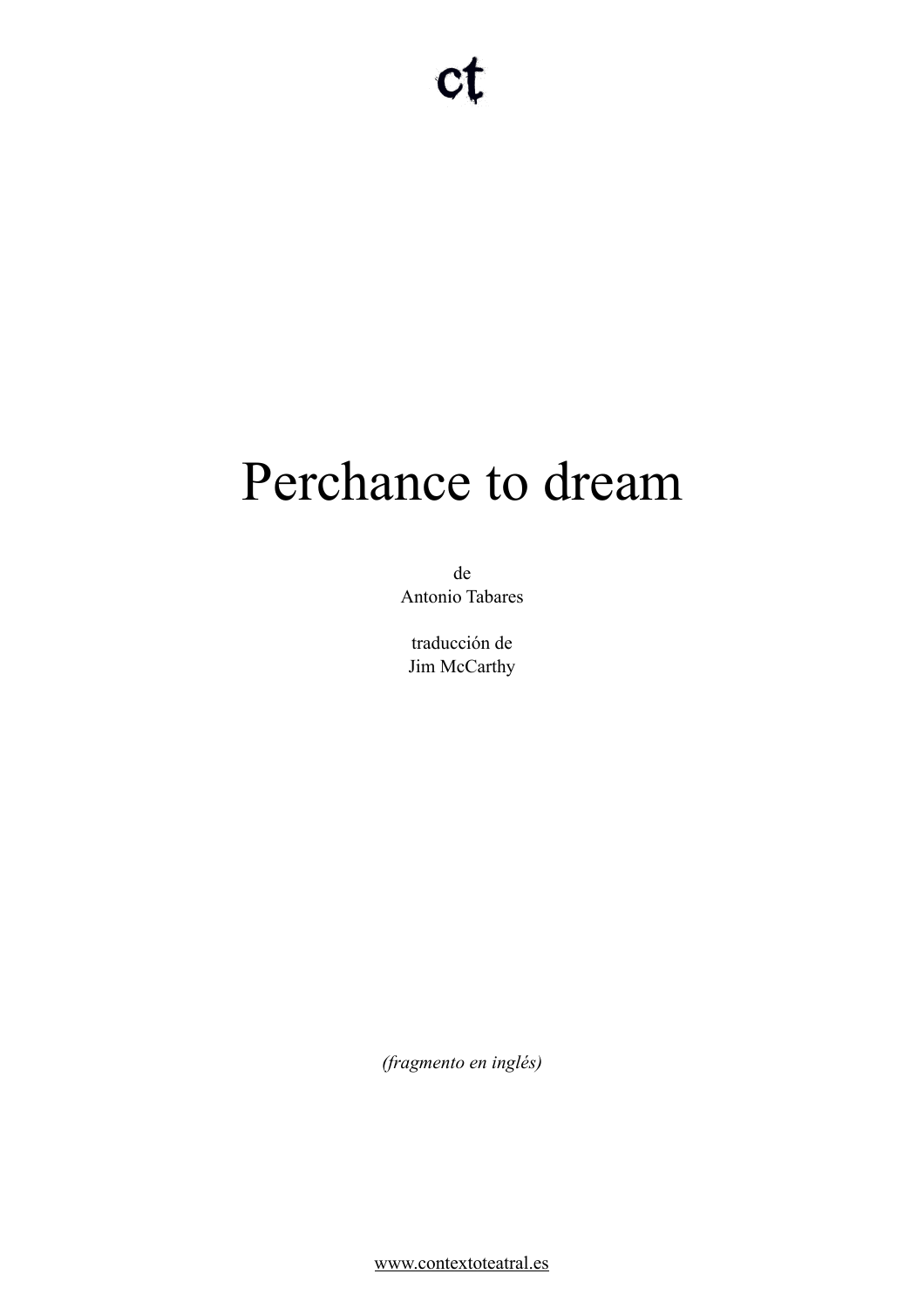Characters Emma Peter Doctor Frank John Sam

(The roles of Doctor, Frank, John and Sam are played by the same actor.) (The symbol / indicates that a speech is interrupted by the next speaker.)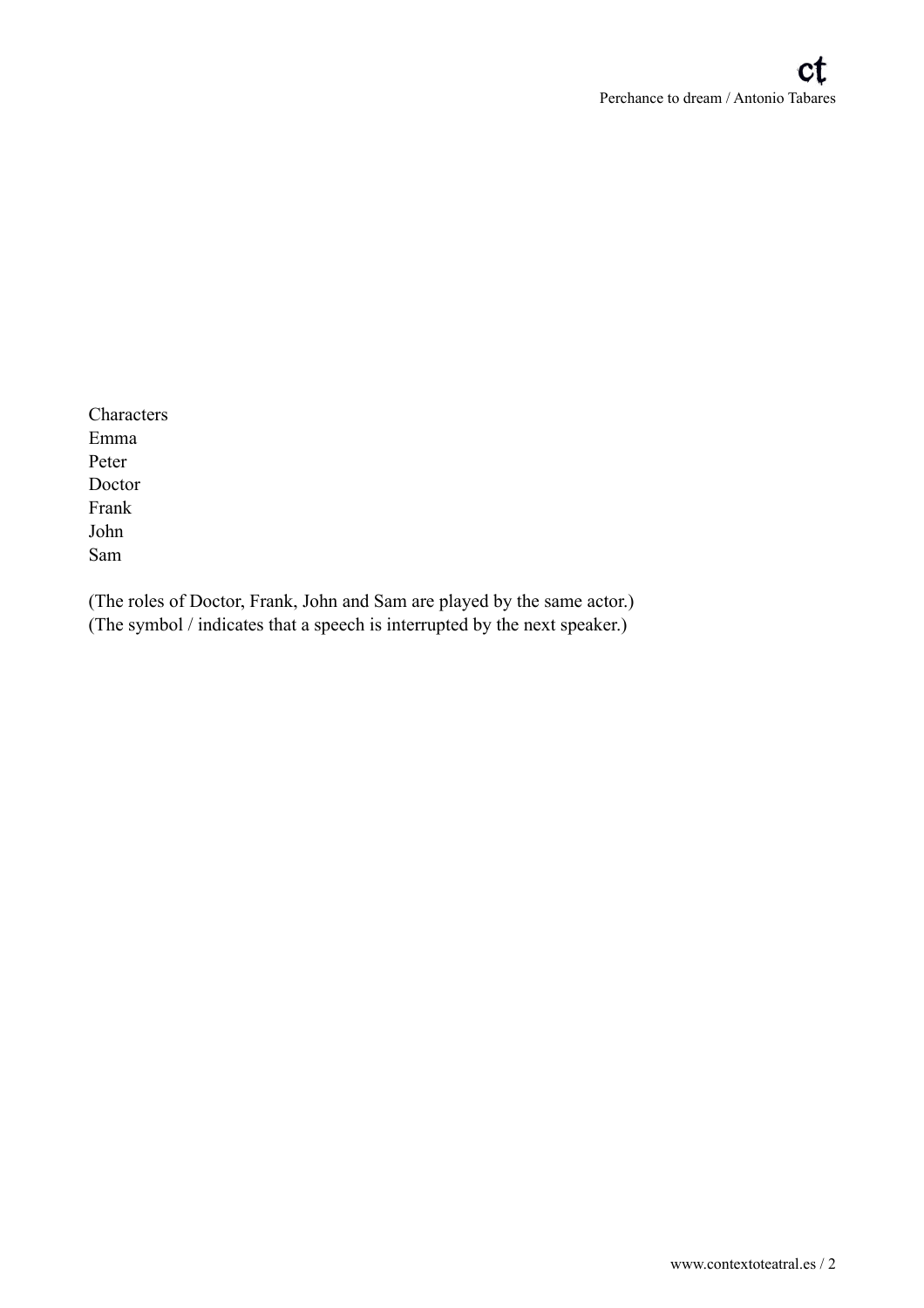# 1. A Meeting in Heaven?

*(PETER mops the floor whilst singing Henry Mancini's 'Moon River'. Enter EMMA, completely confused. She wears a hospital gown, open at the back. PETER doesn't notice her.)* 

EMMA Hello?

PETER *(sees her):* Emma? Is that you? Here so soon?

EMMA What?

PETER Well, goodness me.

EMMA Excuse me, can you tell me what this place is?

PETER But what's happened?

EMMA Where are we?

PETER Now now. Relax.

EMMA Just a minute. Tell me what's happening here.

PETER Don't be alarmed.

EMMA And how do you know my name? I don't know you at all?

PETER It makes no difference. Everybody here knows everyone else's name.

EMMA What are you talking about? What is all this?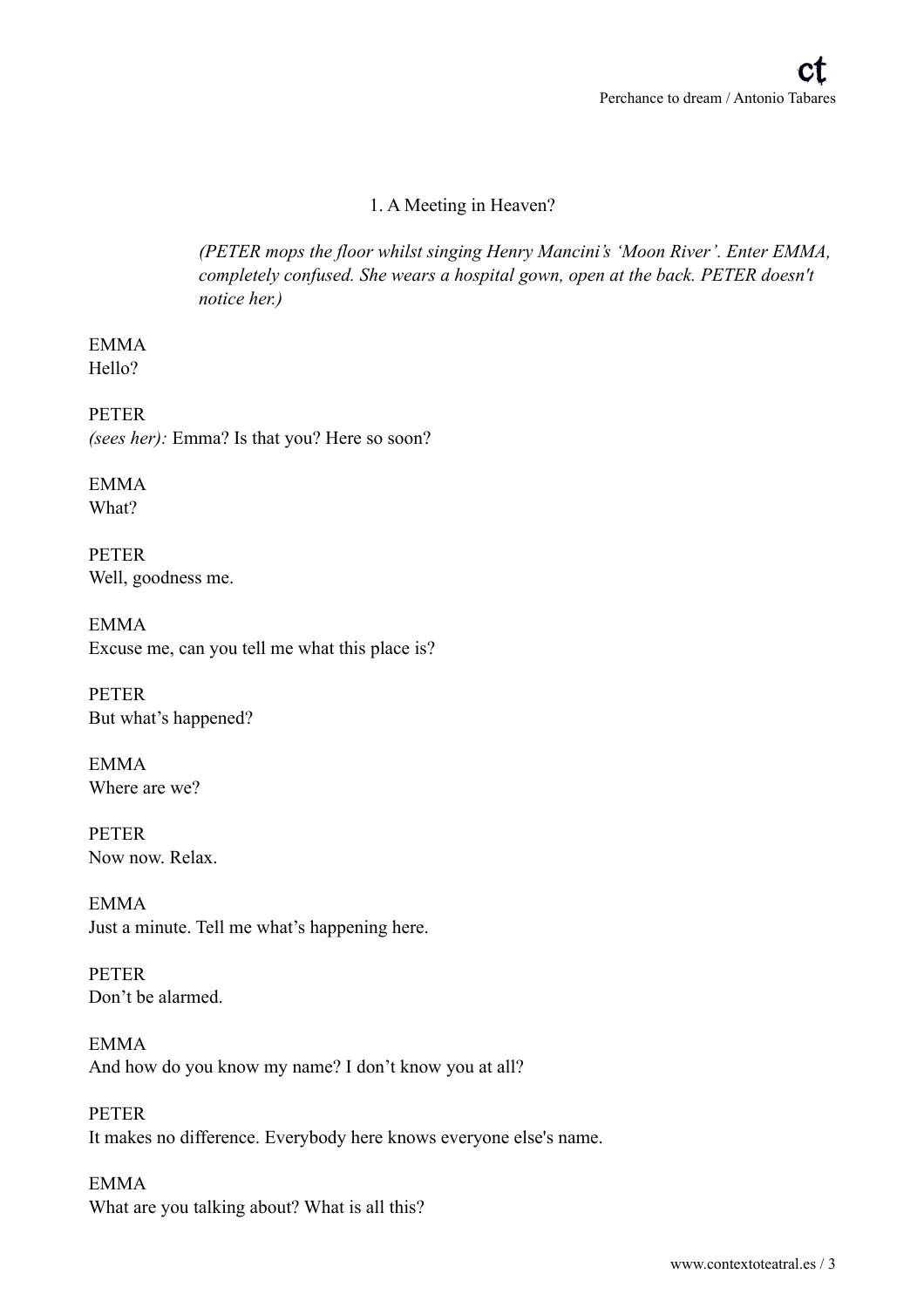PETER Keep calm. Right now it's all a bit odd, but you'll understand straightaway.

EMMA Understand what?

PETER What's happened.

EMMA You're frightening me. What is it that's happened?

PETER Nothing that hasn't happened before. Calm down.

EMMA I don't like this. I want to go back.

PETER Where? *(Silence.)* Back to where?

EMMA *(confused):* I don't know.

PETER You don't remember?

EMMA

*(with difficulty):* All I remember was being very cold. And I was dazzled by a very bright lamp. And there was… Now I remember… I was on a stretcher. In an operating theatre. That's it, they were going to operate.

PETER Now I get it.

EMMA What?

PETER Why you're wearing that gown with half your bottom showing.

EMMA Now, watch it, that's cheeky.

## PETER

You're the one showing your bottom. *(Emma tries, with difficulty, to fasten the back of the gown)*. Let me give you a hand.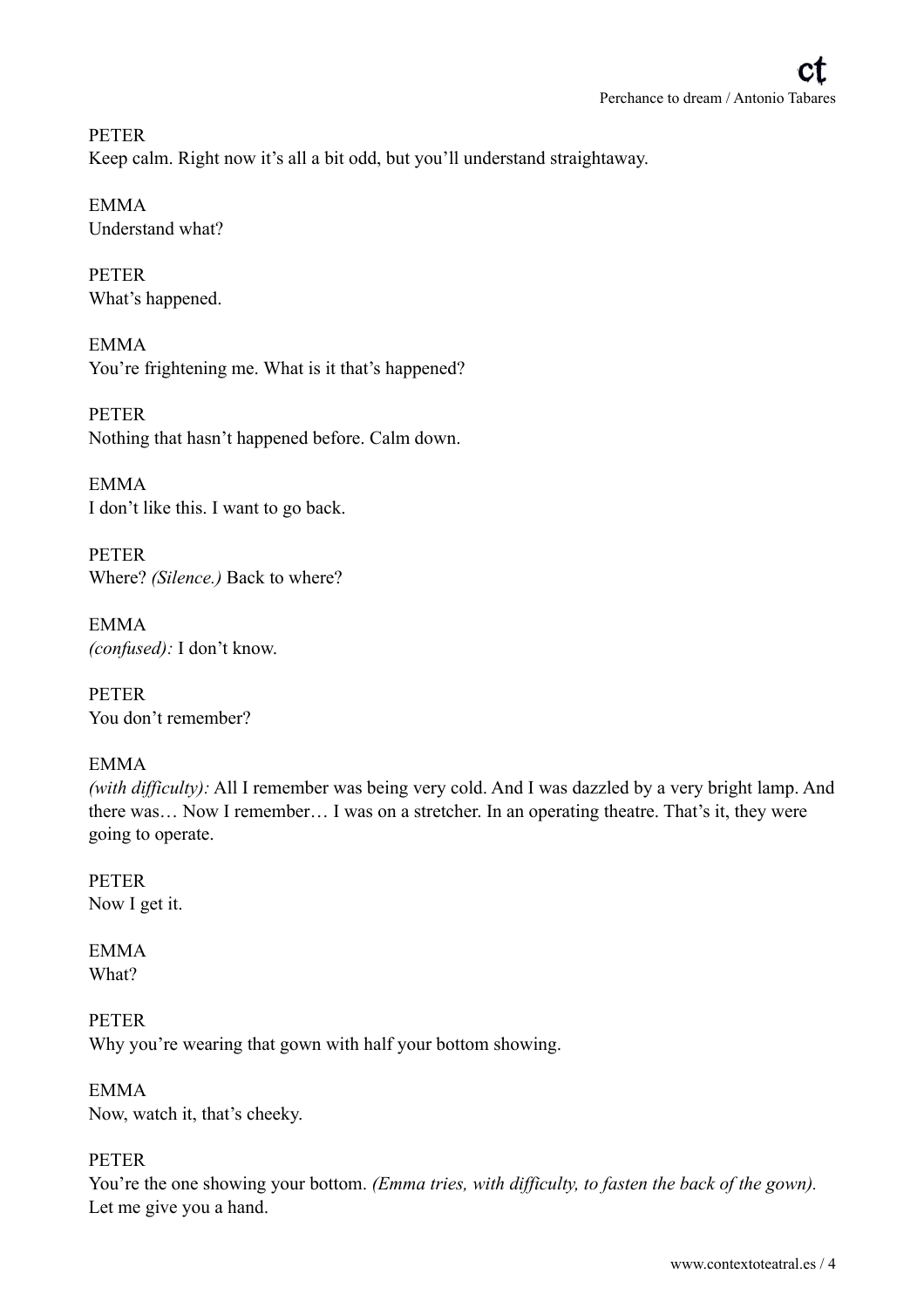EMMA No funny business.

PETER Who on earth do you think I am?

EMMA Precisely. Whom am I addressing?

PETER A bit formal. Makes me feel old.

EMMA Well, you could be my father.

PETER Even more reason. Relax. We don't stand on ceremony here.

EMMA Here? What is this place?

PETER The one where we all end up sooner or later.

EMMA Please – no riddles.

PETER Why were they operating on you?

EMMA My heart, I think.

PETER Complicated operation.

EMMA I suppose so. Quite. Very.

PETER And suddenly, without knowing how, you're here.

EMMA That's it, yes. *(Silence. A gesture from Peter.)* What does it mean? I'm…dead?

PETER Seems like it. How do you feel?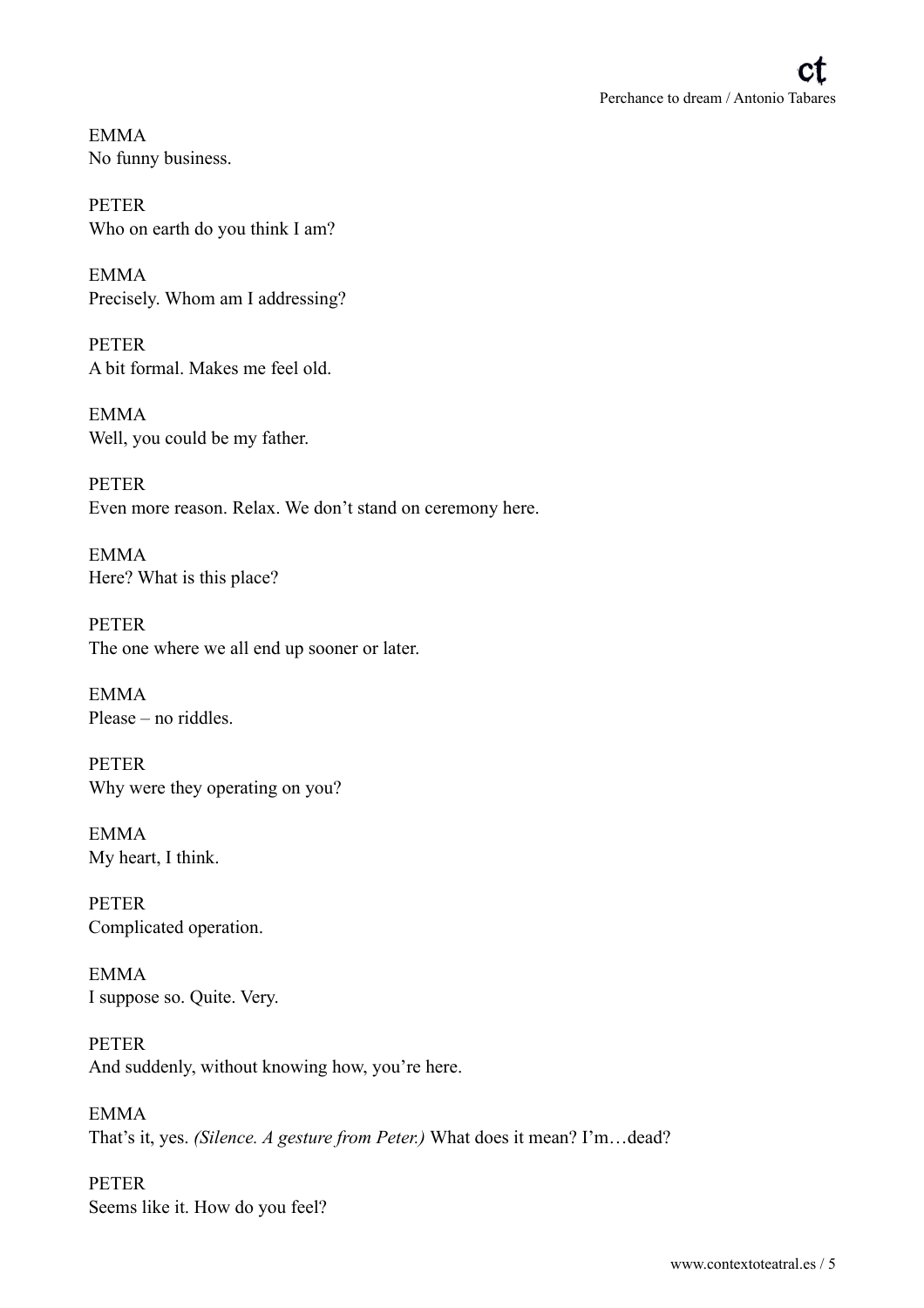EMMA How do I feel?

PETER Hmm.

EMMA Well, actually...I don't feel anything.

PETER No doubt about it. You're dead.

**EMMA** Sure?

PETER **Certain** 

EMMA I always imagined it would be different.

PETER That happens with all the new arrivals. But it soon passes. For us dead everything is the same.

EMMA You're dead too?

PETER There's no room for doubt about that.

EMMA You wouldn't be Saint Peter?

PETER Very amusing.

EMMA But you are called Peter, yes?

PETER You see how everybody here knows everyone else's name?

EMMA So, is this heaven or not?

PETER What do you reckon?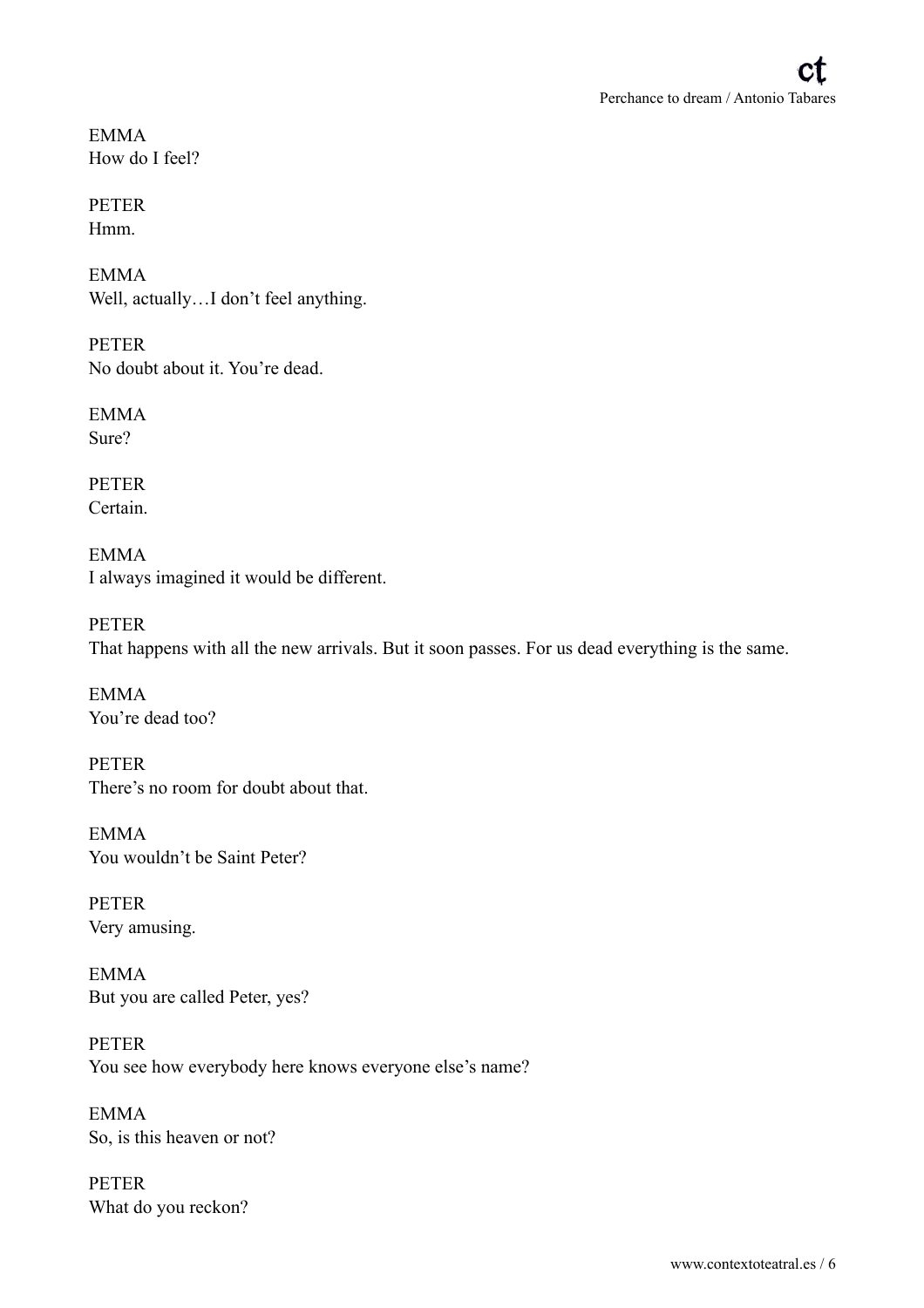## EMMA

It reminds me of a dentist's waiting room.

PETER

You're not far wrong there. But no. Nothing to do with teeth.

*(Silence. Emma moves around the stage, examining everything curiously.)* 

EMMA It's an odd place. But it feels ok here.

PETER Agreed.

EMMA If we really are dead, what do you suppose we're doing here?

PETER Waiting.

EMMA For what?

PETER For them to perhaps dream about us.

EMMA WILL-YOU-TELL-ME-WHO-YOU-ARE?

PETER You already know, I'm called Peter.

EMMA I'm asking you what it is that you're doing here.

PETER The same as you. I'm also waiting for them to dream about me.

EMMA This has to be a joke.

PETER Dying always has its funny side.

EMMA I don't see it anywhere.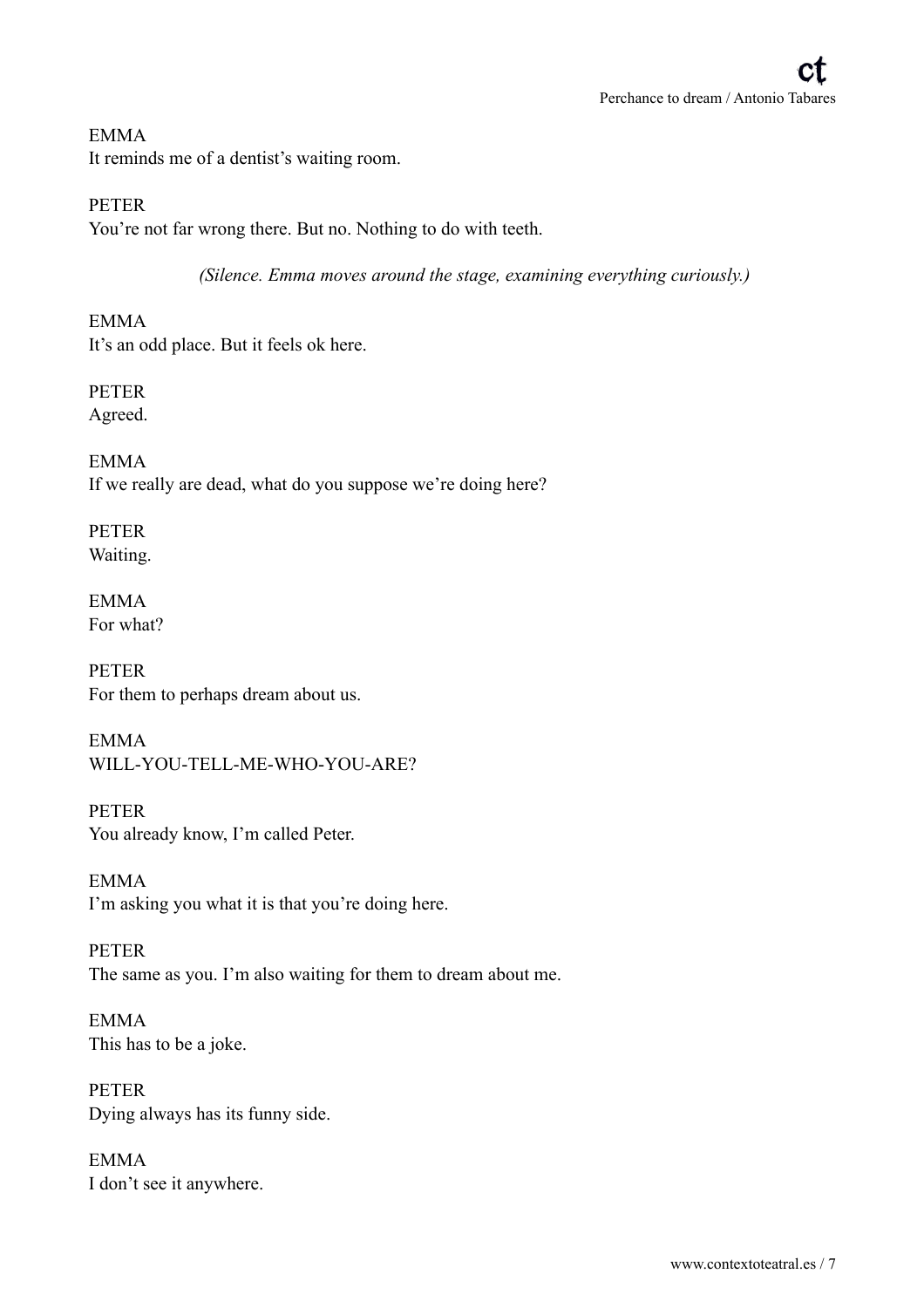#### PETER

That's because you've just arrived. But straightaway here you start to see everything differently. You'll realise it the first time someone dreams about you.

#### EMMA

What's all this dreaming about me nonsense?

#### PETER

Think about it a moment. Didn't you ever dream about a loved one who'd died? Your parents, perhaps, or grandparents, or a friend?

#### EMMA

I dreamed about my mother sometimes; never my father. I didn't know my grandparents, so them neither. I had an older cousin who also died. He was gorgeous. A shame – any dream with him would do for me. But you have to take all that with /

#### PETER

Wait. When you dreamed about your mother, didn't you have a feeling that she was...real? I mean much more real than a dream?

EMMA Yes. *(Pause.)* My mother's here?

PETER Not that I know of.

EMMA Pity. I liked dreaming about her. It was like she was with me.

PETER Exactly. It's the same. Any moment someone will dream about you and you'll have to be there.

EMMA Like a ghost?

PETER Like a dream.

EMMA This can't be happening to me.

PETER All the new arrivals say that too.

EMMA I don't understand anything. What do I have to do?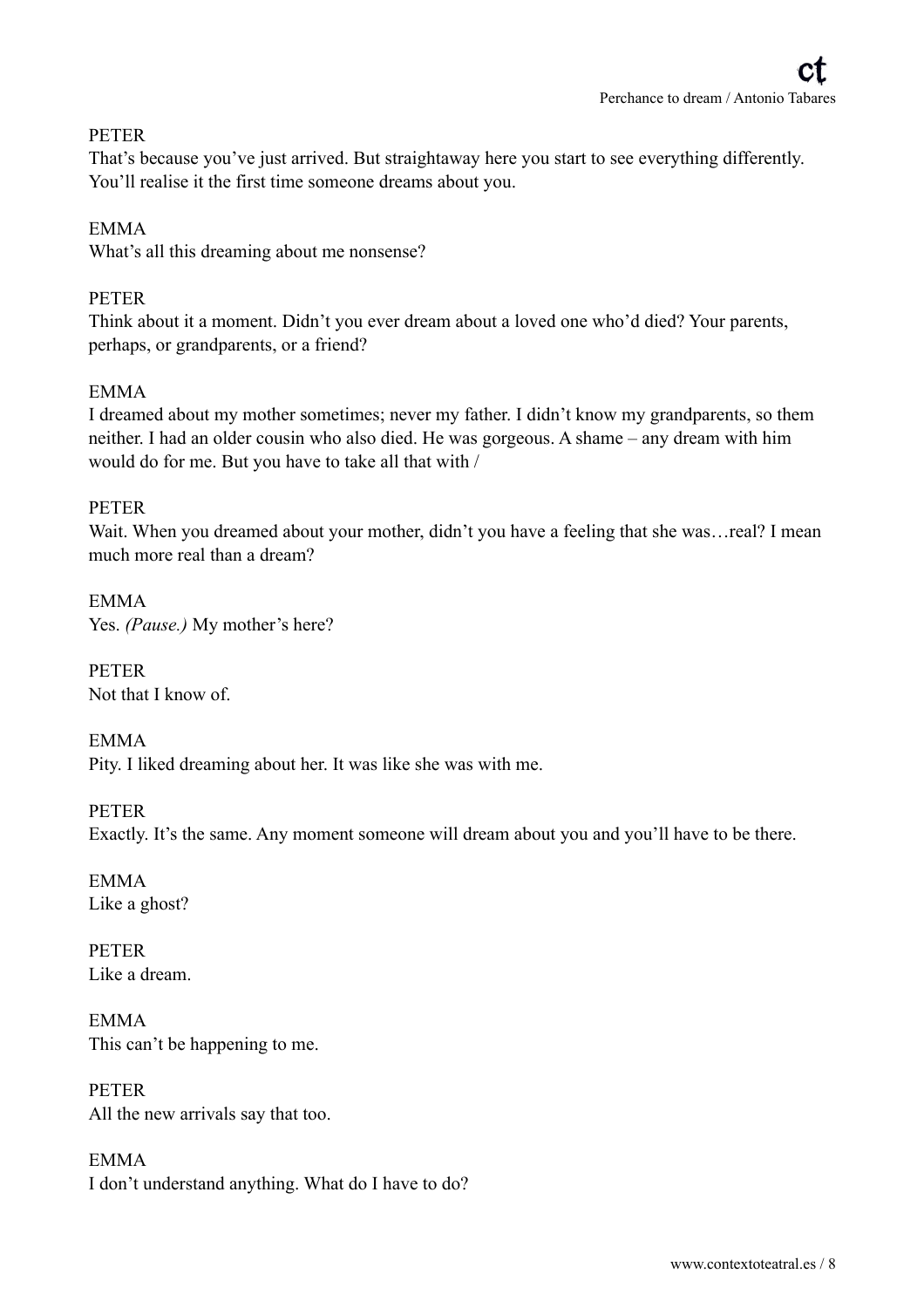#### PETER

Don't worry. When it happens you'll know without a second thought.

#### EMMA

That's not a great help, actually. *(Peter shrugs his shoulders.)* What happens in these dreams? What are they like?

#### PETER Nothing out of this world.

EMMA But they're from out of this world.

#### **PETER**

I mean that when they dream about the dead, the majority of people have sad ones; some are full of regrets and beg forgiveness for things that don't really matter; lots of them complain; others throw things in your face about the past; there are arguments and fights…

EMMA Phew. What a prospect…

#### PETER

Not always. Some are amusing, weird, romantic. All types. And when I say 'all types' I mean 'all types'.

EMMA Erotic ones too?

PETER I believe so.

EMMA And if I'm picked for an erotic dream, what do I do?

PETER What do you do? Enjoy it. In that gown it'll be easy enough.

EMMA Do they dream about you a lot? In general, I mean, not the erotic ones.

PETER Not too much. Neither here nor there.

EMMA So, why are you here?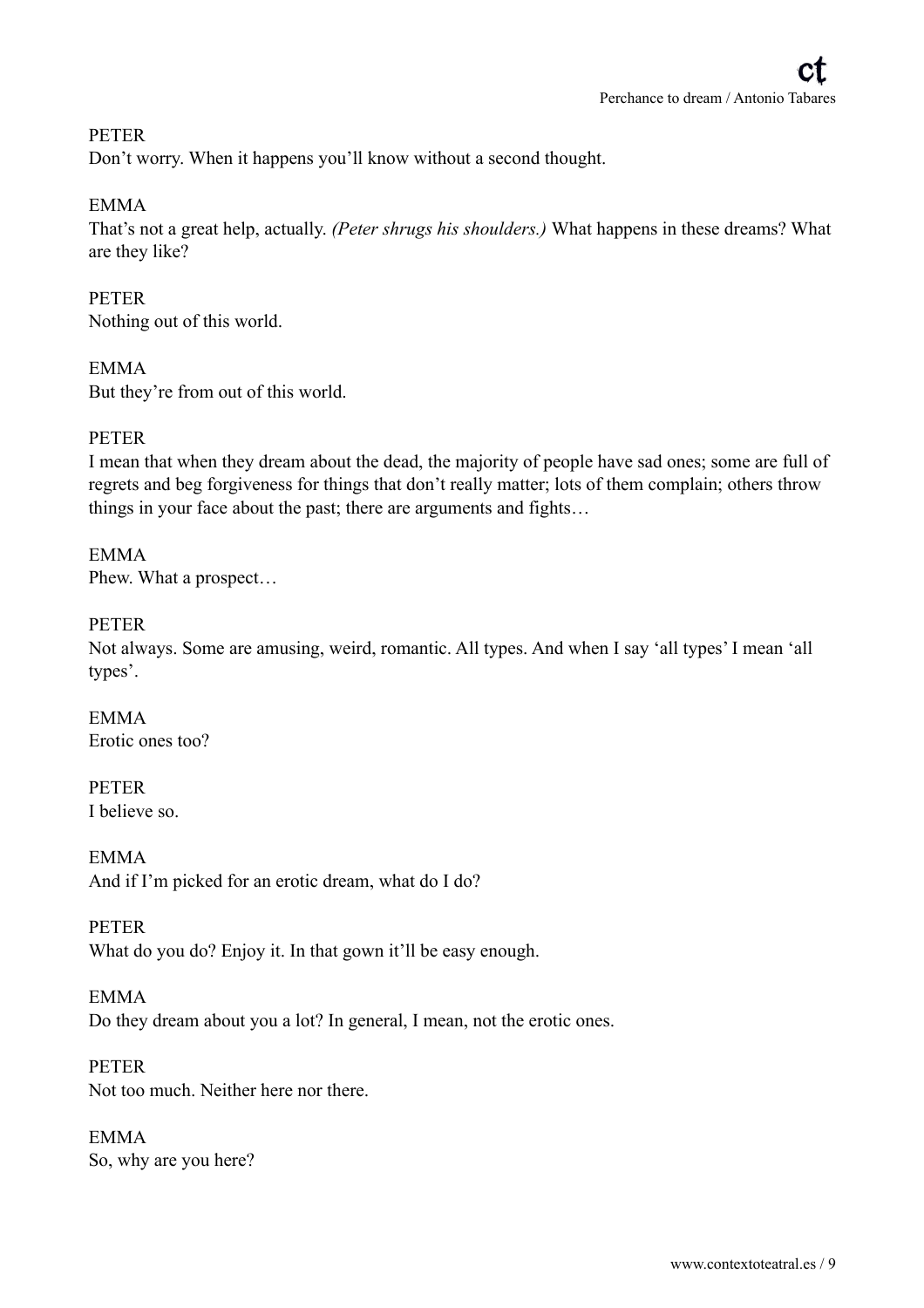PETER Because someone is about to dream about me.

EMMA How do you know?

PETER I don't. Suddenly, I'm here. That's all.

EMMA And that means what? That I'm here too because someone is about to dream about me?

PETER Exactly. You're picking it up as we go along.

EMMA Who?

PETER You'll know straightaway.

EMMA Just like that?

PETER Just like that.

EMMA And I have to appear like this, with my bottom on view?

PETER Aha…

EMMA I'm not ready for this.

PETER Remember you're dead. To you it's all the same.

EMMA That's easy enough to say. But what do I do?

PETER Nothing. Just close your eyes. Things will happen straightaway.

EMMA What things?